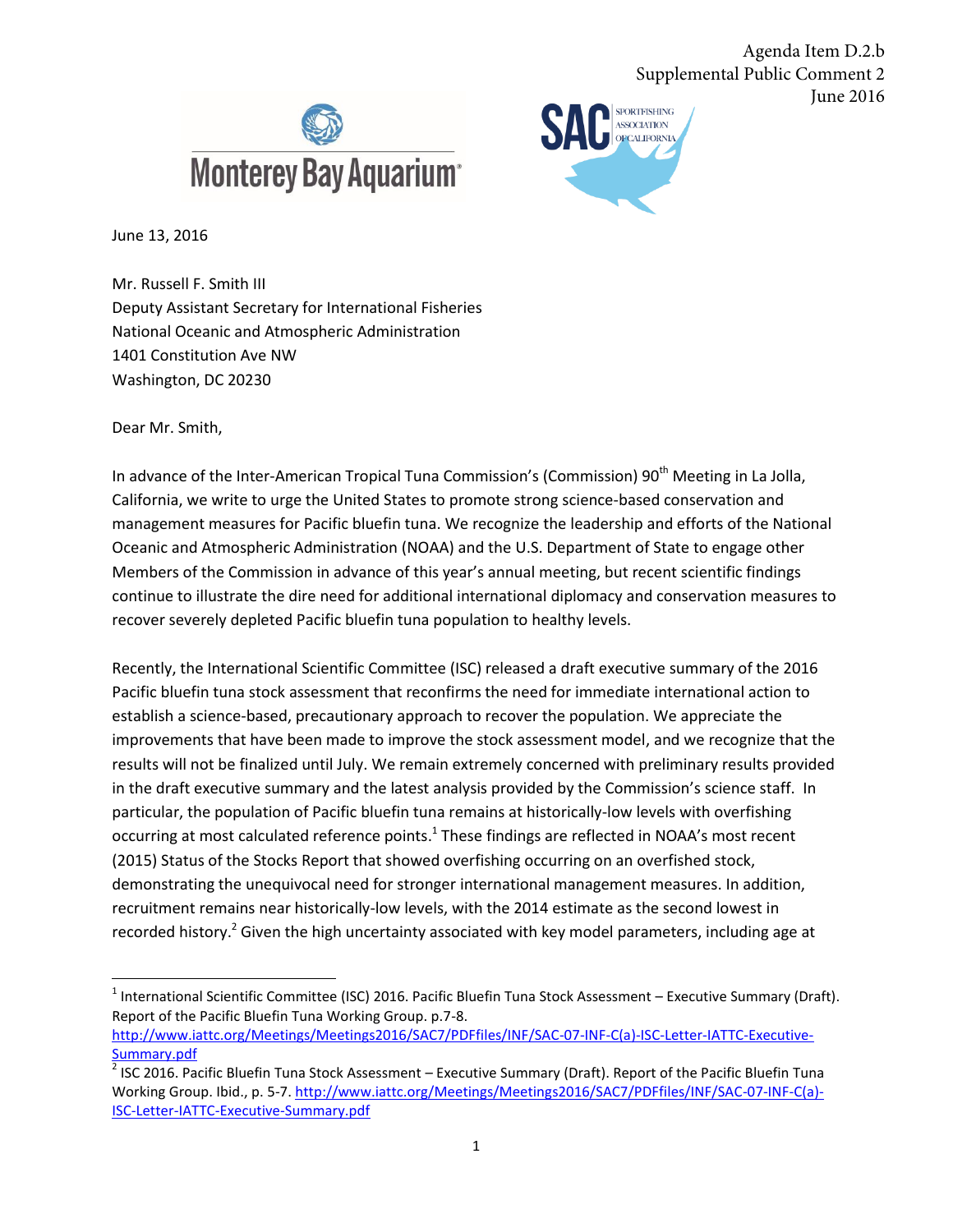maturity and the stock-recruit relationship, it is unclear whether the decline in spawning stock biomass (SSB) has ceased as a result of management measures adopted in recent years. Further, the Commission's scientific staff provided additional analysis that suggests that the population may be supported by only a few strong remaining cohorts, underscoring the need to adequately protect SSB and spawning areas in the Western Pacific Ocean.<sup>3</sup>

These results are extremely concerning and we urge the United States to demonstrate their leadership in advancing appropriate, precautionary and science-based conservation and management measures for Pacific bluefin tuna as a matter of priority. In the United States, extensive conservation efforts have been introduced in response to previous stock assessments and conservation and management measures adopted by the Commission. In particular, the Pacific Fishery Management Council enacted new regulations in 2015 to reduce the U.S. recreational catch of Pacific bluefin tuna through a reduced bag limit (from 10 fish to 2 fish), and there is strong accountability as a result of legally required fishing log books (now electronic). Furthermore, the California recreational fishing industry voluntarily provides catch, size, and fishing effort data to the California Department of Fish and Wildlife via the California Recreational Fisheries Survey. Finally, all recreationally-caught bluefin are targeted with individual hookand-line, which is a highly selective fishing method that produces minimal bycatch.

Given these extensive domestic conservation efforts, we request that the United States support measures to end overfishing in the international arena and establish an appropriate long-term rebuilding target and management framework with the objective of maintaining the stock at levels that can produce maximum sustainable yield. Specifically, we encourage you to support science-based precautionary measures as you develop the management framework and the long-term rebuilding plan for Pacific bluefin tuna, including:

- $\bullet$  A long-term rebuilding target of  $B_{MSY}$ , or an appropriate proxy;
- Specific target and limit reference points;

 $\overline{\phantom{a}}$ 

- Increased protections for mature bluefin tuna on the spawning grounds; and
- Harvest restrictions to reduce mortality of age 0 and adult fish.

We recognize that many of these specific conservation and management measures require coordination with the Western and Central Pacific Fisheries Commission (WCPFC) Northern Committee, and we strongly encourage the United States to redouble diplomatic efforts with Members of both commissions to fulfill the sustainability objectives of both Commissions and the United Nations Fish Stocks Agreement. In addition, we urge you to prioritize additional research that will address the key scientific uncertainties identified above. Finally, we request that the United States encourage other Members of the Commission to establish a Pacific-wide catch documentation scheme for Pacific bluefin tuna that will allow for accurate monitoring of national catches, including sizes and total tonnage.

<sup>&</sup>lt;sup>3</sup> Maunder, M.N. 2016. Updated Assessment and Management of Pacific Bluefin Tuna. IATTC Science Advisory Committee Document SAC-07-05d: 4[. http://www.iattc.org/Meetings/Meetings2016/SAC7/PDFfiles/SAC-07-05d-](http://www.iattc.org/Meetings/Meetings2016/SAC7/PDFfiles/SAC-07-05d-PBF-Status-of-Pacific-bluefin.pdf)[PBF-Status-of-Pacific-bluefin.pdf](http://www.iattc.org/Meetings/Meetings2016/SAC7/PDFfiles/SAC-07-05d-PBF-Status-of-Pacific-bluefin.pdf)